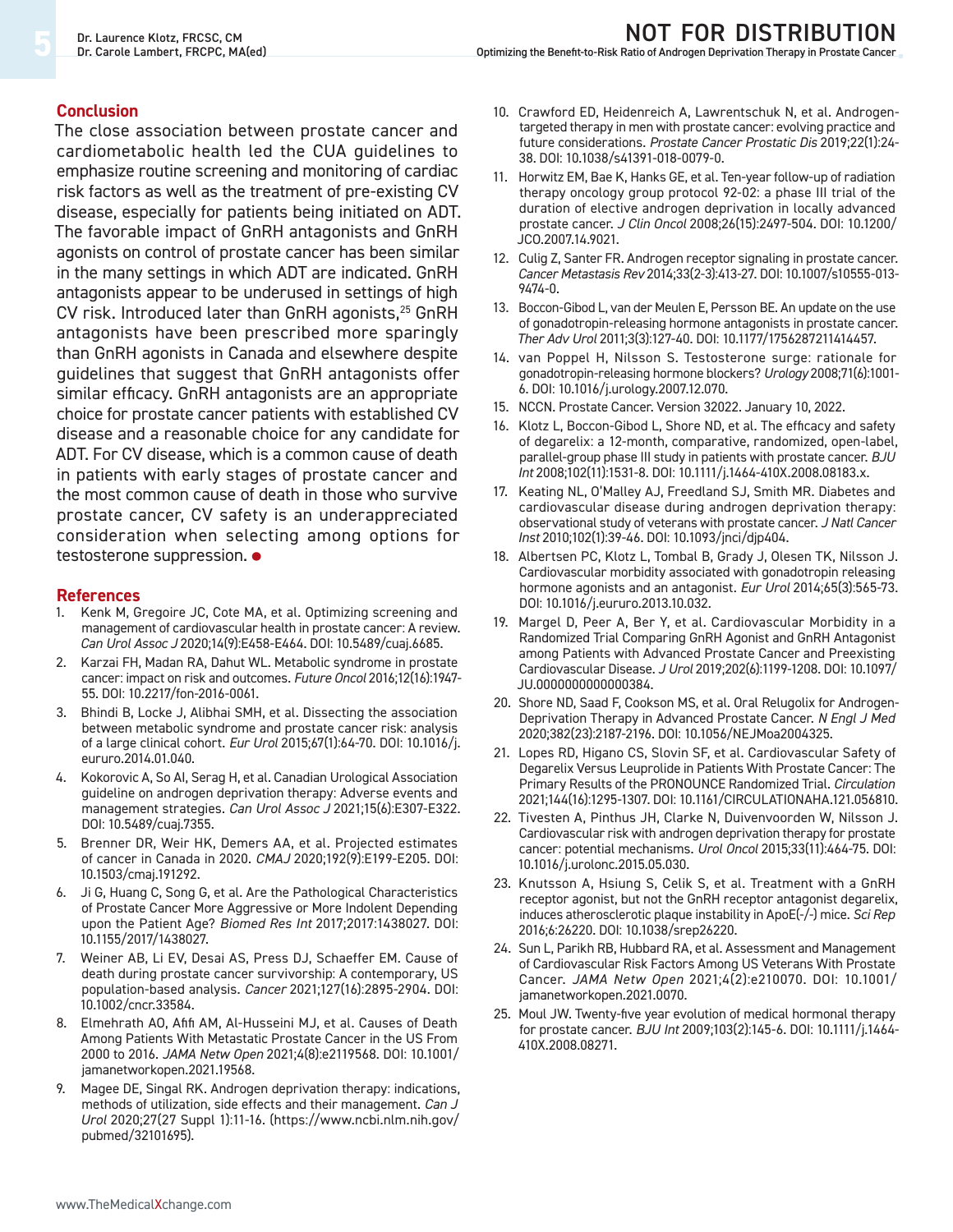# **The Cardiologist's Perspective:**  Multidisciplinary Approach to Manage Impact of ADT on CV Outcomes in Prostate Cancer

## **Dr. Darryl P. Leong, MBBS (Hons), MPH, M.Biostat PhD, FRACP, FESC**

### **Rationale for a Collaborative Approach to Managing CV Risk and Selecting Treatment**

Due to the frequency with which prostate cancer and ischemic heart disease coexist in an aging male population, patients with prostate cancer should undergo comprehensive CV risk assessment followed by treatment of those risks that are modifiable. There are several basic principles. Due to the strong likelihood that men over the age of 60 have important CV risk factors or asymptomatic CV disease even in the absence of prior events, a multidisciplinary approach to risk assessment and management is appropriate. Prostate cancer is a slowly progressing malignancy; to improve survival across health risks beyond cancer, a holistic approach involving oncologists, urologists, cardiologists, and primary care physicians should be considered.

## **Guidelines and Evidence-based Trials Offer Insight into Treatment Goals in Clinical Practice**

The rationale for the participation of a cardiologist stems from evidence that screening and early management of CV risk factors play a role in optimizing clinical outcomes. A collaborative approach is also appropriate for selecting prostate cancer therapies that influence CV risk, particularly androgen deprivation therapy (ADT).

ADT is an effective treatment at several stages of prostate cancer, but drugs within this class have variable adverse impacts on CV risk. The Canadian Urological Association has expressed a preference for GnRH antagonists over other ADT in those with pre-existing CV disease. In patients without established coronary artery disease, there are also data suggesting GnRH antagonists may pose a lower risk than GnRH agonists for adverse events related to CV disease. However, more research is needed to confirm these observations. Within a multidisciplinary collaboration, cardiologists can guide treatment to an optimal balance of benefit to risk for treatment that includes ADT.

#### **CV Screening and Early Assessment is Key to Reach Optimal Outcomes**

In a recent review, the Canadian Urological Association provided detailed descriptions of CV risk assessments. While it is helpful for oncologists to be familiar with the basic steps, a multidisciplinary approach allows each specialist to focus on his or her realm of expertise, a particular advantage in patients with a complicated clinical profile.

Almost all prostate cancer patients face other health risks beyond their malignancy, but CV disease is the most significant threat. A collaborative approach among specialists provides the best routine to optimal care.

## Patients with Advanced Prostate Cancer Who Might Benefit from Referral to a Cardiologist

## **Potential cardiac symptoms**

*Chest pain, shortness of breath, syncope, palpitations*

**Not seeing a cardiologist regularly with established cardiovascular disease**

*Coronary, cerebrovascular, peripheral arterial*

**Poorly controlled cardiovascular risk factors**

*Depends on cardiology capacity, engagement of family physician*

## **ne pas distribuer Not for distribution**

The information and opinions expressed herein are those of the participants and do not necessarily reflect those of Xfacto Communications Inc. or the sponsor. The distribution of this report was made possible through industry support under written agreement that ensures editorial independence. The content is for educational purposes and should not be taken as an endorsement of any products, uses or doses. Physicians should consult the appropriate monograph before prescribing any drugs. Distribution, reproduction, alteration of this program is strictly prohibited without written consent of Xfacto Communications Inc. Copyright 2022. All rights reserved. The Medical Xchange®.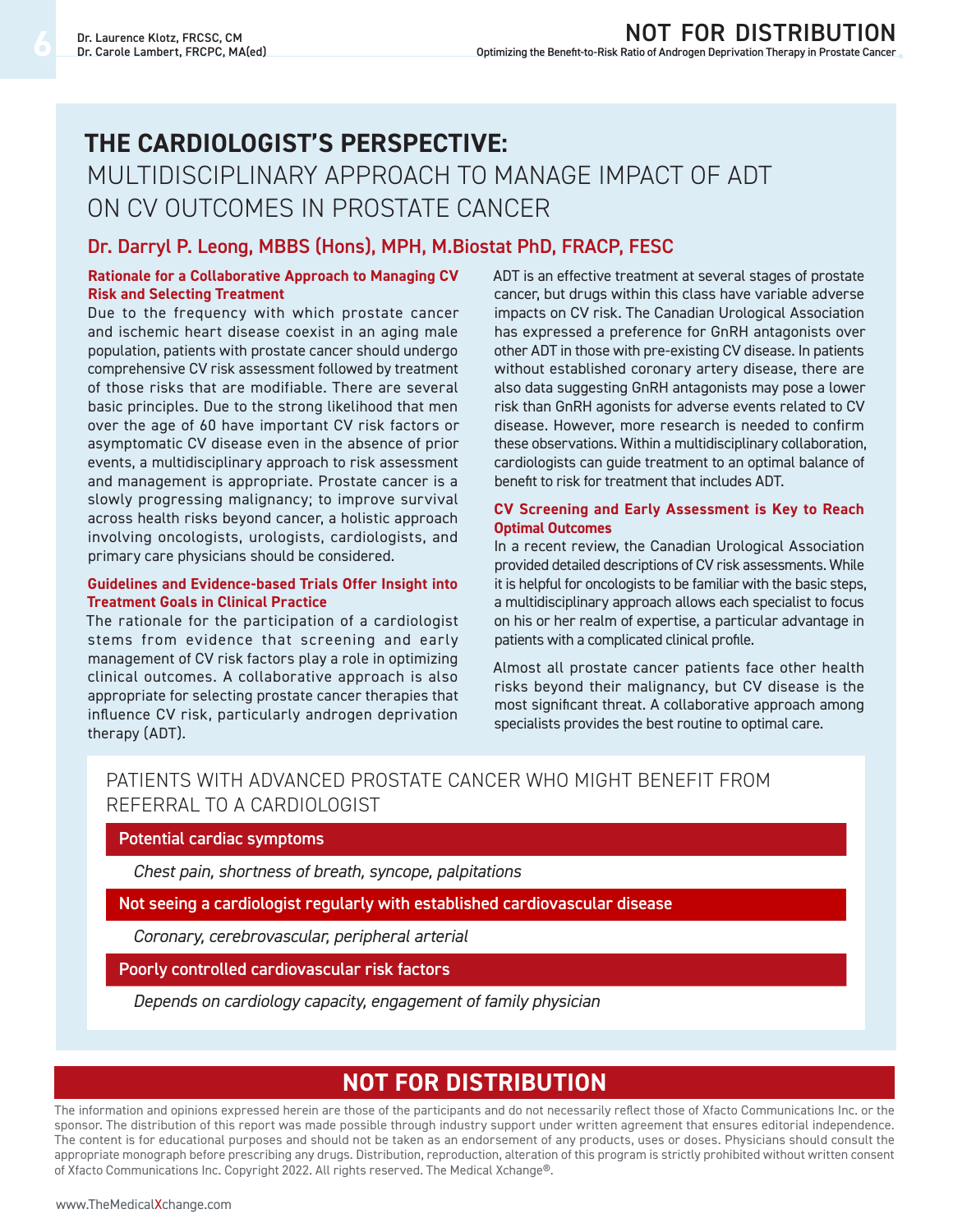## **not for distribution**

# Optimizing the Benefit-t o-Risk Rati o of Androgen Depri vation Therapy in Prostate Cancer

Review and Commentary from Published Literature

## **Dr. Laurence Klotz, FRCSC, CM**

Professor of Surgery, University of Toronto Sunnybrook Chair of Prostate Cancer Research Chairman, SIU UCare Research Office Chairman, Canadian Urology Research Consortium Sunnybrook Health Sciences Centre, Toronto, Ontario

## **Dr. Carole Lambert, FRCPC, MA(ed)**

Radiation Oncologist, Centre hospitalier de l'Université de Montréal (CHUM) Full Professor, Department of Radiology, Radio-Oncology and Nuclear Medicine Associate Vice Dean, Postgraduate Medical Education, Educational Affairs Université de Montréal, Montreal, Quebec

## **Cardiologist's Perspective**

## **Dr. Darryl P. Leong, MBBS (Hons), MPH, M.Biostat PhD, FRACP, FESC**

Scientist, Population Health Research Institute Associate Professor of Medicine, Division of Cardiology Associate Member, Dept. of Health Research Methods, Evidence, and Impact Director, Cardio-Oncology Program, McMaster University and Hamilton Health Sciences Director, Internal Medicine Resident Research, Hamilton, Ontario

The evaluation and treatment of cardiovascular ( CV) risk factors in men with prostate cancer has been addressed by national guidelines in many countries. Prostate cancer, like CV disease, is age-related. For individuals with prostate cancer who also have CV disease, these two conditions are coexisting threats to survival. This is a particularly important consideration when prostate cancer is treated with androgen deprivation therapy (ADT). ADT is a standard of care for prostate cancer but exacerbates CV risks. Treatment decisions involve balancing risks and benefits. GnR H antagonists have been associated with lower risk of CV events than GnRH agonists in several studies. Guidelines in Canada have suggested that GnRH antagonists may be preferable in men with prior CV events. Given the difference in activity of these two approaches to hormone suppression, the selection of ADT with a lesser impact on CV disease is reasonable in men with a prior history of CV disease, due to the higher likelihood of further CV events.



**URO-ONCOLOGY URO-ONCOLOGY**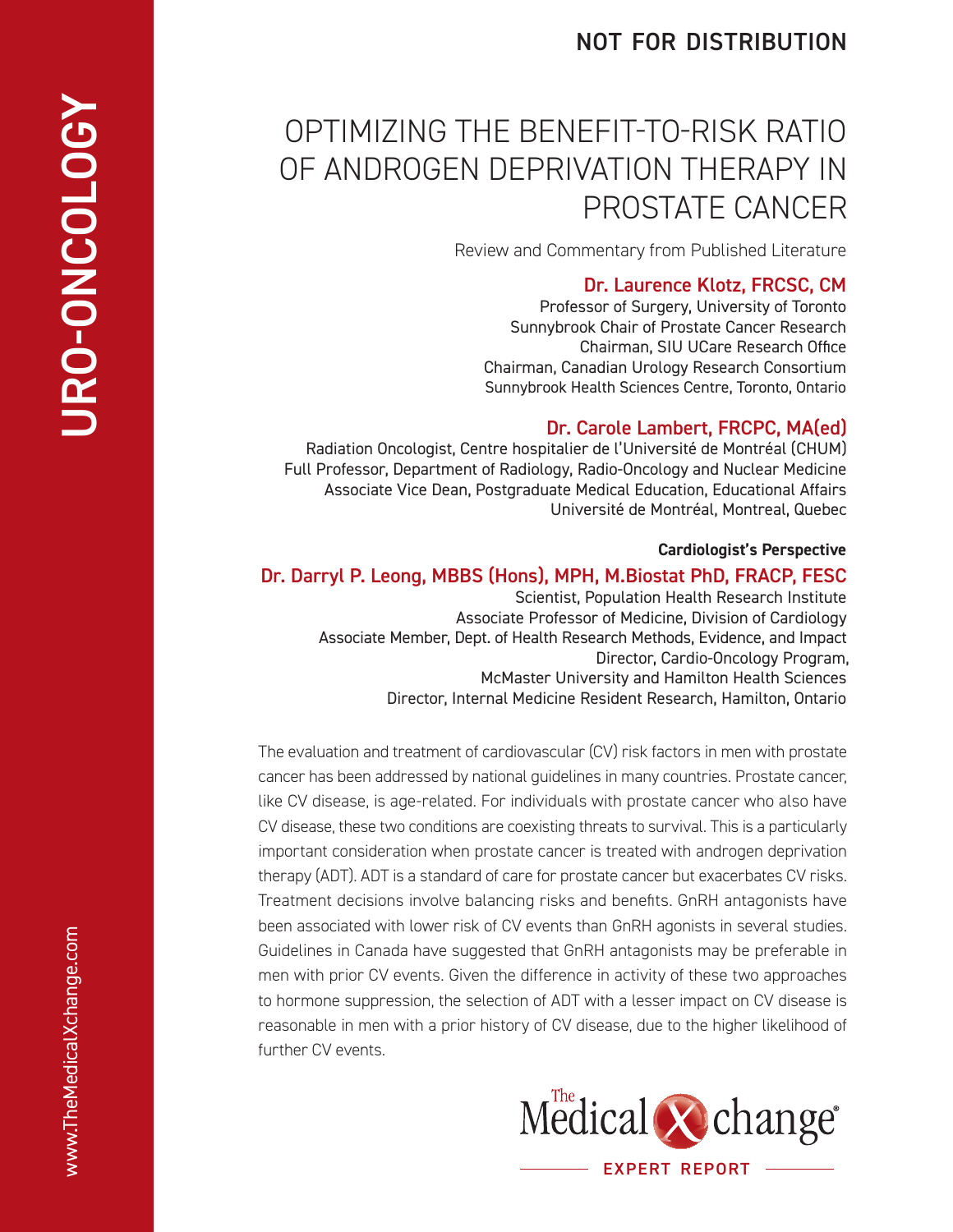## **Background**

CV disease and prostate cancer are closely associated. The risk of both begins to climb at about 50 years of age, and they share multiple risk factors. These include the metabolic syndrome and its related abnormalities, such as reduced insulin sensitivity, increased levels of serum triglycerides, and central adiposity.<sup>1,2</sup> The presence of metabolic syndrome is associated with higher odds of being diagnosed with prostate cancer. Increased number and severity of components of the metabolic syndrome correlate with a higher grade of prostate cancer and greater risk of progression.3 Two publications from the Canadian Urological Association (CUA) within the last 2 years have emphasized the importance of evaluating CV risk in patients with prostate cancer and addressing both conditions.1,4

Prostate cancer is the most frequent cancer diagnosed in men and one of the most common causes of cancer death.<sup>5</sup> Many of these cancers are indolent.<sup>6</sup> Even as prostate cancer advances, non-cancer-related causes of death, particularly those due to CV events, are common. In one US-based study of 29,000 men with local or regional prostate cancer followed over time, CV disease edged out prostate cancer as the cause of death (23% vs. 17%).<sup>7</sup> Other studies of localized prostate cancer have also demonstrated that the percentage of death from a CV cause exceeds that of death from the malignancy (Figure 1). In metastatic prostate cancer, the majority of deaths are cancer-related, but CV events remain the most common cause of non-cancer death and negatively affect survival.<sup>8</sup>

In one of two CUA publications on the topic of prostate cancer and CV risk, a multidisciplinary team of Canadian physicians described the rationale for routine screening of CV risk factors and treatment in patients with prostate cancer.<sup>1</sup> In this review, it was emphasized that CV risk assessment and modification is appropriate in individuals being considered for ADT. The other CUA publication provided guidelines on managing adverse events in ADT, many of which, such as metabolic changes and alterations in body composition, directly or indirectly increase risk of CV complications.4

## **ADT in Prostate Cancer**

In unresectable prostate cancer, ADT has numerous indications, including those involving localized, metastatic, and recurrent disease.<sup>9,10</sup> In patients with localized disease, ADT can improve survival when used adjunctively with radiation.11 In those with high-risk disease, courses of 2 to 3 years have been associated with a reduced risk of recurrence.<sup>9</sup> In advanced prostate cancer, including recurrent localized prostate cancer or non-metastatic localized cancer not suitable for curative treatments, ADT can be effective for symptom control and slowing progression. However, ADT is most commonly used in advanced and metastatic prostate cancer.<sup>9</sup>

The efficacy of ADT is derived from the role played by activation of androgen signaling in malignant prostate cell growth.12 Among numerous hormones that participate in prostate gland function, testosterone and dihydrotestosterone stimulate growth of malignant cells in the prostate. In prostate



## **FIGURE 1** | CVD is the Second Most Common Cause of Death in Men with Prostate Cancer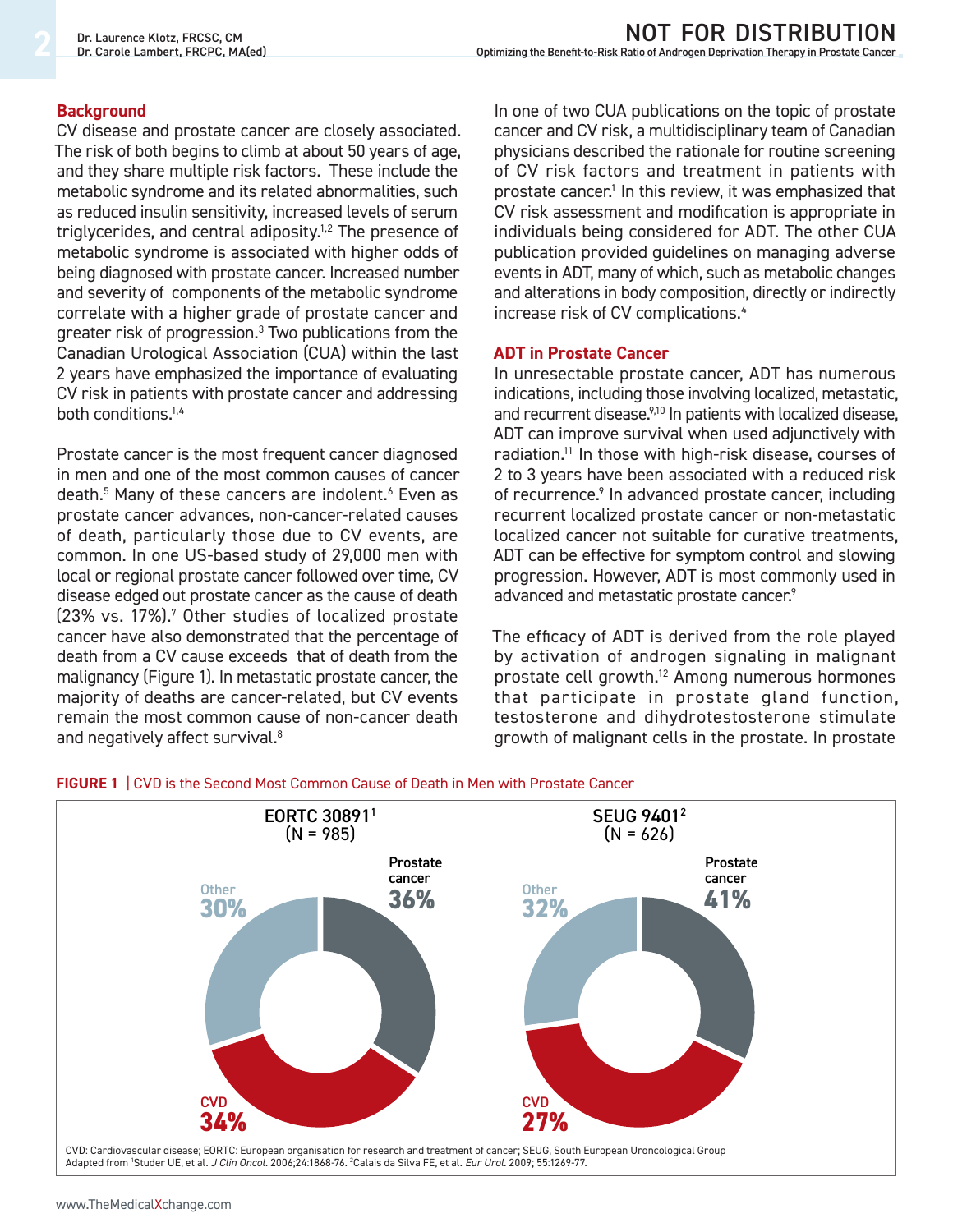cancer, benefit is derived from suppressing the activity of these hormones. This can be achieved by bilateral orchiectomy, exogenous administration of gonadotropin-releasing hormone (GnRH) agonists or antagonists, or treatments targeted at signaling pathways through blockade of receptors.<sup>10</sup>

Both antagonists and agonists of GnRH, also known as luteinizing hormone-releasing hormone (LHRH), inhibit release of testosterone. The mechanisms of action of these 2 classes of drugs differ. Antagonists, which provide a direct blockade of GnRH receptors, produce a more rapid suppression of testosterone than agonists.<sup>13</sup> In comparison, agonists trigger an initial testosterone surge (and microsurge on repeat dosing) before producing receptor desensitization and downregulation of testosterone.<sup>14</sup>

ADT can be effective for preventing relapse but is not usually curative. Rather it is used to prevent recurrence or inhibit progression. Both GnRH agonists or antagonists are effective therapies when ADT is indicated, according to several guidelines, including those issued by the National Comprehensive Cancer Network (NCCN).15 Both GnRH antagonists and agonists are considered appropriate for clinically localized disease, regional disease, recurrent disease after radiation or prostatectomy, and in metastatic disease.

In Canada, approved GnRH agonists include leuprolide, goserelin, and triptorelin. The only approved GnRH antagonist is degarelix. Consistent with several comparative trials of GnRH antagonists and agonists, degarelix was shown to be as effective as the GnRH agonist leuprolide for suppressing testosterone over 1 year.<sup>16</sup> In that trial, the proportion of patients achieving castration-level suppression of testosterone by day 14 was substantially higher on degarelix (100% vs. 18.2%). Over the course of the trial, degarelix, unlike leuprolide, was not associated with testosterone microsurges with repeat dosing.

## **ADT and CV Risk Management in Prostate Cancer**

The relationship between ADT and CV risk is well established. In an observational study that included more than 37,000 prostate cancer patients, ADT with either orchiectomy or GnRH agonists produced an increased risk of CV disease and events.17 For orchiectomy, the significant risks included new onset coronary heart disease (CHD) and myocardial infarction (MI). For GnRH agonists, the risks included stroke, sudden cardiac death, MI, and new onset CHD

(Figure 2). On the basis of this and other studies, Health Canada adjusted the labelling of GnRH agonists in 2011 to include increased CV risks. In the guidelines from the CUA on use of ADT, specific strategies are outlined for the modification of CV risk in patients placed on ADT, including baseline CV risk assessment and management of CV risk factors. These guidelines call for primary care physicians to be notified when ADT is started.



#### **FIGURE 2** | Significant Increased Risk of Four Key CV Events in Patients Receiving GnRH Agonist

There is now substantial evidence suggesting that GnRH antagonists pose a lower CV risk than GnRH agonists. The most compelling evidence is in patients with established CV disease. In a 2014 pooled analysis of 6 randomized trials in men with prostate cancer and a history of CV disease, those treated with a GnRH antagonist were compared to those receiving a GnRH agonist for a composite endpoint that included MI, thrombotic events, and CV death. Despite a similar baseline risk profile, the hazard ratio (HR) for these events in men with pre-existing CV disease was more than 50% lower risk for antagonists relative to agonists (HR 0.44; *P*=0.002).18

Two more recently conducted randomized trials comparing a GnRH antagonist to a GnRH agonist also showed greater CV safety for the antagonist. In one, the absolute risk reduction over 1 year in CV and cerebrovascular events was 18.1% (*P*=0.032) in favor of the antagonist.<sup>19</sup> In the other, the GnRH antagonist relugolix was associated with a more than 50% lower relative rate of CV events (HR 0.44; 95% CI 0.24 – 0.88) even though the proportion of patients with castrationlevel testosterone suppression at 1 year was numerically higher on the antagonist therapy  $(96.7\% \text{ vs. } 88.8\%).^{20}$ 

One criticism of these data is that relative CV safety has not been a prespecified endpoint for comparison